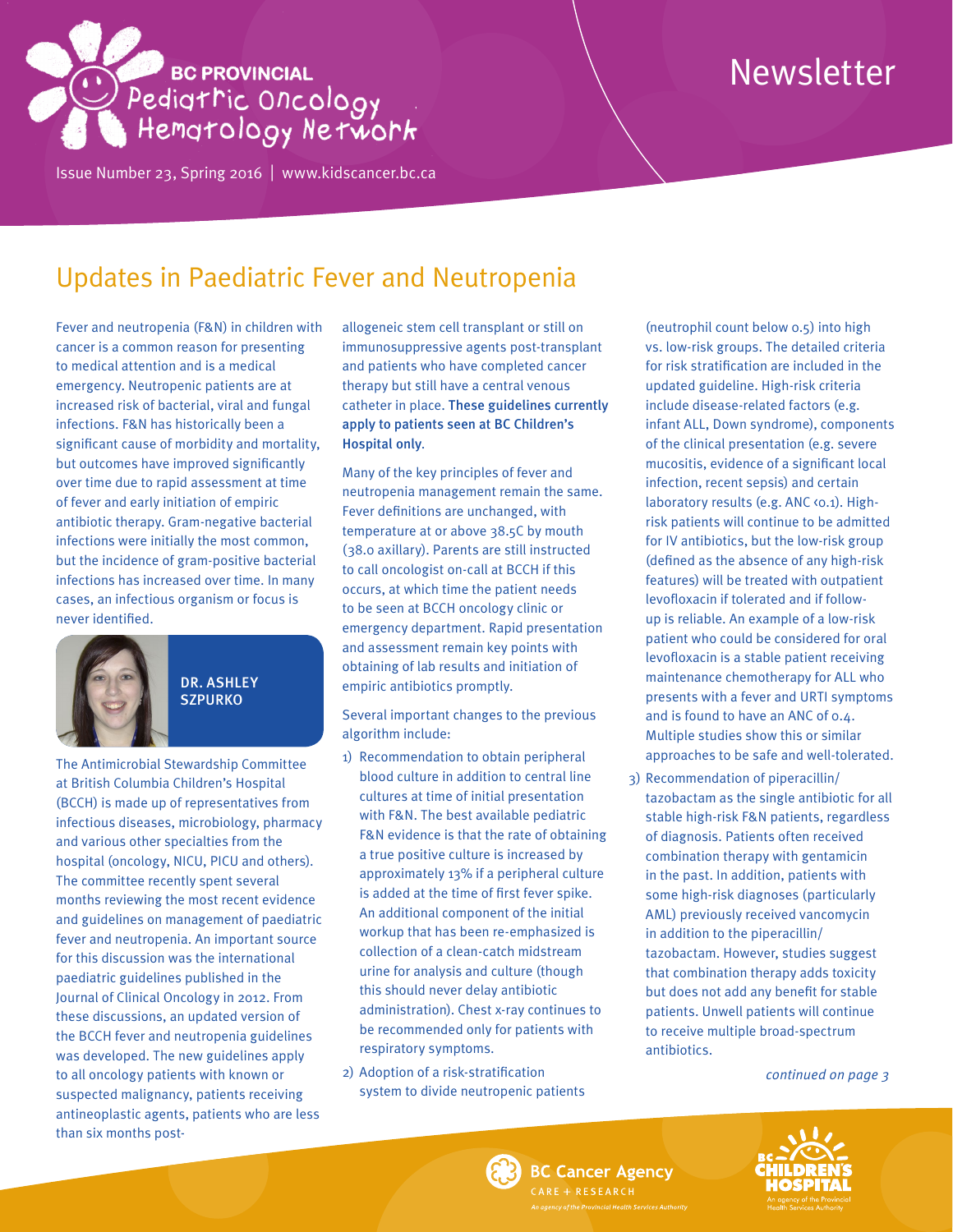### Clinical Trials in Pediatric Oncology

Outcomes in Pediatric Oncology have improved dramatically over the past three decades, with more than 80% of children diagnosed with cancer today likely to be cured of their disease. There are many factors contributing to this success, with one of the most important being the high participation rate of pediatric patients in well-organized, multi-center clinical trials; approximately 50% of children aged 0 to 14 years are enrolled on clinical trials, while a significantly lower percentage of adult patients participate.

Clinical trials are undertaken to determine the most effective and safest treatment for a disease. Each trial is aimed at improving survival rates or reducing side-effects of treatment. Enrolment of patients on clinical trials whenever possible should be considered the standard of care in cancer treatment for children, adolescents and young adults.

Clinical research in pediatric oncology may be undertaken by a single institution, but because childhood cancers are rare diseases with limited patient numbers, few centers have enough patients to adequately answer important clinical questions. Multi-institutional clinical trials are therefore essential for clinical cancer research to achieve its primary goal of improving future treatment. One of the largest pediatric clinical trial cooperative groups is the Children's Oncology Group (COG). COG is devoted exclusively to childhood and adolescent cancer research, and is supported by the National Cancer Institute (NCI). COG unites more than 8000 experts in childhood cancer in more than 250 leading children's hospitals across the world, including the pediatric cancer centers of all major universities and teaching hospitals throughout Canada and the United States. COG is ultimately responsible for the development and coordination of cancer clinical trials conducted at its member institutions. BC Children's Hospital has been a member of COG since its inception in 2000, and a member of the Children's Cancer Group (CCG) before that. CCG, the first pediatric oncology clinical trial group in North America, was formed in 1955. Other



Back row: Fatima Dharsee, Jessica Davis, Dr. David Dix, Alana Nemetchuk, Colleen Jantzen, Colleen Fitzgerald Mid row: Stephanie Badour, Lauren Bailey, Octavia Choi, Jo-Anne Shinde Front row: Alicia Lim, Martina Barbour Missing: Nita Takeuchi, Nicole Kelly

groups formed later, including the Pediatric Oncology Group (POG), the National Wilms' Tumor Study Group (NWTS) and the Intergroup Rhabdomyosarcoma Study Group (IRSG). In the year 2000, these four cooperative groups merged together to form the Children's Oncology Group (COG).

Many individuals and organizations are involved in developing a clinical trial. For each new trial a group of healthcare professionals and other experts propose a treatment and determine how it should be administered. It is important to appreciate that each new trial is extensively reviewed by experts in and outside of COG before the study is approved. There is also a Research Ethics Board (REB) associated with every hospital participating in the trial, to ensure the full protection of the rights of the patients enrolled. A clear understanding of the goals of the trial, as well as the risks and benefits of participation on the trial, are essential to the ethical conduct of a trial. It is also important for patients and families to understand that participation on a clinical trial is always voluntary and never a prerequisite to receiving the best possible care.

There are two types of clinical trials, therapeutic and non-therapeutic trials. Therapeutic trials enroll patients that provide a specific treatment to study its impact on cancer. Non-therapeutic trials do not provide treatment to patients, but instead study factors which may advance the understanding of cancer. For example, a non-therapeutic study may involve the collection of tissue specimens to study the biology of specific cancer cells. The results of non-therapeutic studies are often used in the development of new therapeutic studies.

Within therapeutic trials there are three different phases to evaluate new treatments:

- 1) Phase 1 trials are designed to evaluate the dosage of new treatments. The maximum tolerated dosage of a drug is determined; this is the maximum dose at which there are no unacceptable side effects.
- 2) Phase 2 studies are designed to demonstrate the response of an agent to a specific tumor, in a dose and schedule previously determined in a phase 1 trial. Importantly, tumor response does not necessarily result in improved long-term outcome for patients.

*continued on page 3*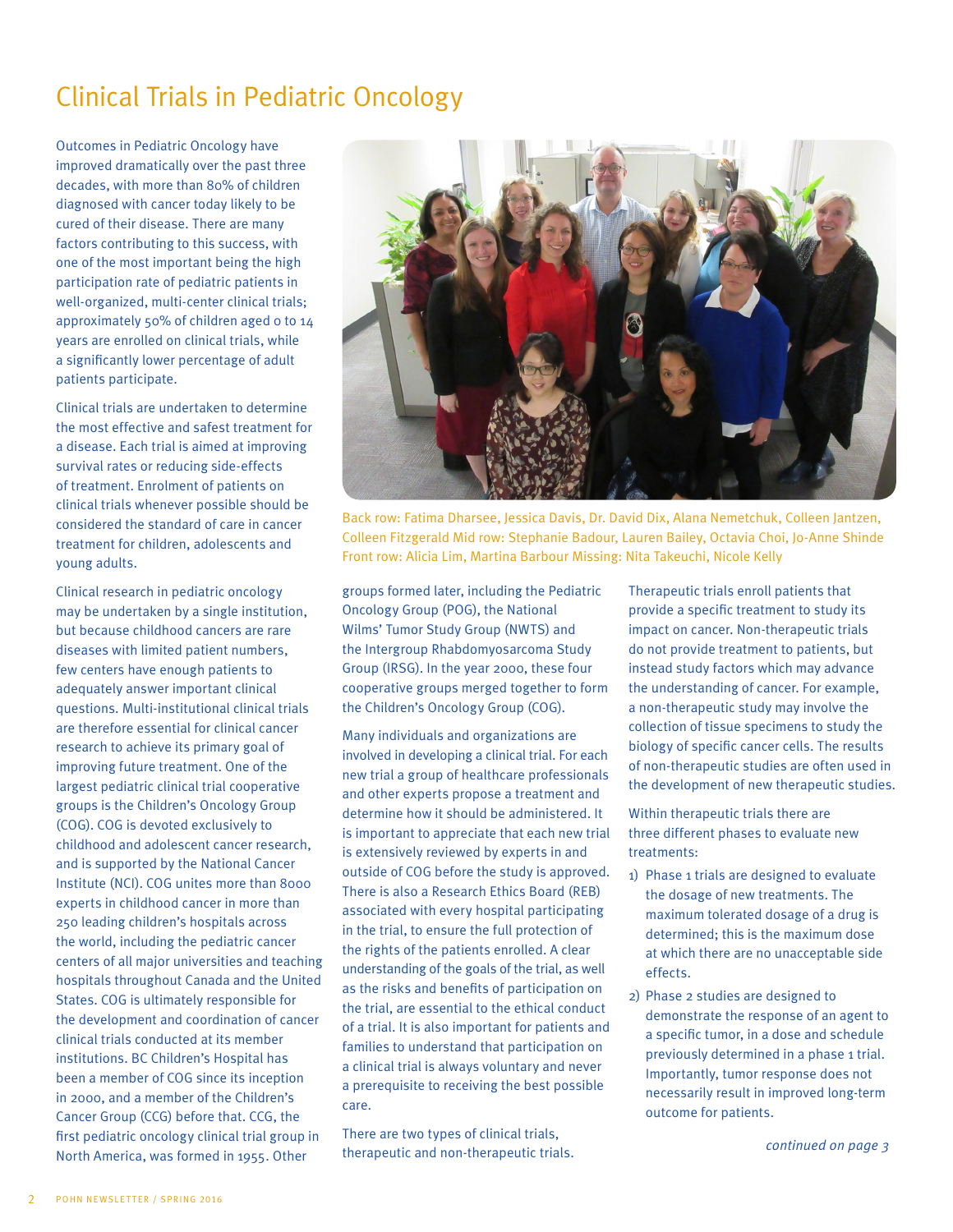#### *Clinical Trials in Pediatric Oncology continued from page 1*

3) Phase 3 studies are the studies usually offered to new patients at the time of diagnosis. The aim of these studies is to evaluate a new drug or drug combination, often in a randomized fashion, by comparing two or more study arms. Usually one treatment arm is the standard or best current treatment. New treatment arms have been shown to be effective in other studies but have not yet been directly compared to the current best treatment.

Randomization is a process like flipping a coin to ensure that each patient has an equal chance of being assigned to any of the treatment arms. In most studies, we do not know which treatment is better until all children taking part in the trial have completed treatment and have been followed for a few years. However, if during the course of a trial one of the treatments is found to be a superior option, the trial is stopped and all children will be given the better treatment. The best treatment

### for each individual patient is always of paramount importance, and if for any reason the study treatment is not working for an individual patient, the plan will be changed.

Of note, if a clinical trial is not available at the time that a specific patient is diagnosed, the best known standard treatment will be offered.

Investigational new drug studies can also be conducted in pediatric hospitals. In these studies, the laboratory results and results from the use of the drug are closely monitored and made available to the drug manufacturers.

Within the Division of Oncology at BC Children's Hospital, we are committed to providing the highest quality of clinical care for all patients, whether they are enrolled on clinical trials or not. The benefit of having access to clinical trials includes being able to provide our patients with the latest treatments and new agents, as well as allowing us to contribute to the knowledge necessary to improve treatments in the future. At BCCH we have a highly motivated and committed team, across all disciplines,

to support our efforts. While the individual contributors to this team are too many to mention, special thanks needs to be given to our Clinical Research Assistants (CRAs): Martina Barbour, Colleen Jantzen, Jess Davis, Alecia Lim, Octavia Choi, Nicole Kelly, Alana Nemetchuk, Lauren Bailey, Joanne Shinde and Nita Takeuchi. We depend on the tireless efforts of our CRAs every single day. An extra-special thank you also needs to go to Fatima Dharsee (CRA Manager), Stephanie Badour (COG Lead CRA), and Colleen Fitzgerald (Clinical Research Manager) whose invaluable insight, commitment and leadership make this important work possible.

In January 2016, I was appointed Principal Investigator for COG at BCCH. I am honored to assume this role. Please feel free to contact me or any member of our team if you have questions regarding COG clinical trials in the Division of Hematology/Oncology/ BMT.

Dr. David Dix MBChB FRCPC FAAP Division Hematology/Oncology/BMT British Columbia Children's Hospital

#### *Paediatric Fever and Neutropenia continued from page 1*

- 4) Advice against altering empiric therapy purely for persistent fever in stable patients. Practice has often been to add additional antibiotics if patients have persistent fever (e.g. vancomycin), but this has not shown to have a consistent benefit and so is no longer recommended. If a new focus of infection becomes apparent that would require alternative antibiotics, changes to therapy are still being made.
- 5) Suggestion to discontinue empiric antibiotics in low-risk patients who have become afebrile and have negative cultures, regardless of whether they have yet count recovery. Studies have shown no increase in adverse outcomes with this approach.
- 6) Recommendation that antibiotic therapy is not required for febrile non-neutropenic patients who are well and have reliable follow-up, unless required to treat a focal infection. Well, non-neutropenic patients with fever previously received ceftriaxone

for 48 hours. However, rates of serious infection in the absence of any concerning clinical features are exceptionally low, so empiric antibiotics are no longer recommended in this situation.

These new guidelines have now been in use at BCCH since September 2015, but have not yet been launched provincially. The department is currently working to evaluate the first several months' experiences with the new protocol. After this review is complete, we will be evaluating whether any additional changes need to be made to the protocol and whether it is ready to be launched provincially. In the interim, the previous F&N protocol remains in place for the communities outside of BCCH. To locate these guidelines, please visit Oncology section of the BCCH website.

http://www.bcchildrens.ca/healthprofessionals/clinical-resources/oncology and then click resource tab.

Fever & Neutropenia guidelines http://www.bcchildrens.ca/Oncology-Site/ Documents/FeverandNeutropenia.pdf

Fever without Neutropenia guidelines http://www.bcchildrens.ca/Oncology-Site/ Documents/FeverwithoutNeutropenia.pdf



Health Professionals / Clinical Resources / Oncology

#### Oncology

BC Children's Hospital works collaboratively with the BC Cancer Agency and the Children's Oncology Group to provide recommendations for investigation, treatment and follow-up for children with cancer.

| Guidelines                         | <b>Resources</b> | <b>Health-care teams</b> |
|------------------------------------|------------------|--------------------------|
|                                    |                  |                          |
| Fever & neutropenia                |                  |                          |
| <b>Chemotherapy administration</b> |                  |                          |
| <b>Procedures</b>                  |                  |                          |
| Immunization                       |                  |                          |
| <b>Websites</b>                    |                  |                          |
| <b>Past lectures</b>               |                  |                          |

Dr. Ashley Szpurko, BHSc, MD, FRCPC Subspecialty Resident (PGY-7), Division of Hematology/Oncology/BMT British Columbia Children's Hospital